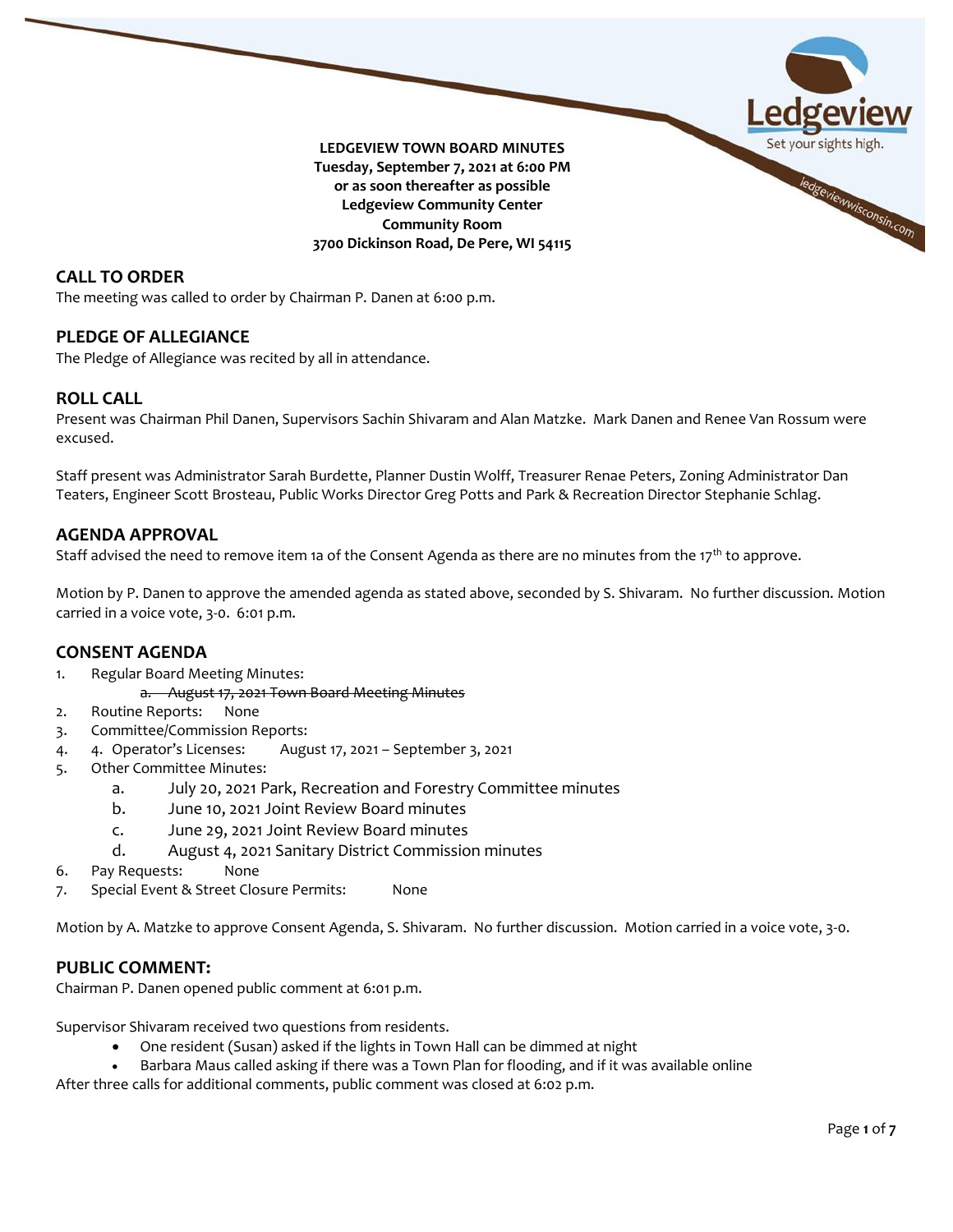# **PUBLIC HEARING:**

1. Notice is hereby given the Ledgeview Town Board will be holding a public hearing on the request by Mike and Kathy Tordeur to consider rezoning Parcel D-97, 3495 Shadow Court, from A-2 Agriculture to R-R Rural Residential to allow for a new parcel to be created.

> The public hearing was opened by P. Danen at 6:03 p.m. After three calls for comments, non were heard. Public Hearing closed at 6:04 p.m.

2. Notice is hereby given the Ledgeview Town Board will be holding a public hearing on the request by Kenneth Geurts to consider rezoning Parcel D-191, 3900 Bower Creek Road from R-R Rural Residential to R-1 Residential to allow for a new parcel to be created.

> The public hearing was opened by P. Danen at 6:04 p.m. After three calls for comments, none were heard. Public Hearing closed at 6:05 p.m.

3. Notice is hereby given the Ledgeview Town Board will be holding a public hearing on the request by Matthew Matuszak (Northeast Asphalt) to consider a conditional permit for a quarry on parcel D-463, 5118 Video Lane.

The public hearing was opened by P. Danen at 6:05 p.m. Public Hearing closed at 6:08 p.m.

Staff stated Northeast Asphalt is looking to expand quarry for non-metallic mining operations utilizing 25.5 acres of the 42.9-acre site. Over time they will be taking out construction permits for additional noise barriers; the hours of operations won't change, staffing won't change; they have an explosive plan on file when applicable. Property is zoned appropriately but does need the conditional use per the zoning code. The Zoning and Planning Commission (ZPC) recommended approval of the Conditional Use Permit (CUP) with the following conditions:

- 1. Brown County approval of the reclamation plan
- 2. Annual review of the quarrying operations by the Town Board to ensure compliance with the approved plans and mitigation measures.
- 3. No vehicles will access Scray Hill Road, except for local deliveries, and any proposed change to use Scray Hill Road for access will require an approved amendment to the CUP following a public hearing.

Chairman called out for comments / concerns – none were heard. Public Hearing closed at 6:08 p.m. Chairman P. Danen requested a motion to approve Conditional Use Permit (CUP)  $#2$  with conditions set forth.

Motion made by A. Matzke, seconded by S. Shivaram. Motion carried in a voice vote, 3-0.

## **ZONING & PLANNING:**

1. **Discuss and act on** recommendation from the Zoning and Planning Commission on the request by Mike and Kathy Tordeur to consider rezoning Parcel D-97, 3495 Shadow Court, from A-2 Agriculture to R-R Rural Residential to allow for a new parcel to be created.

The petitioner is requesting to rezone Lot 1 and Outlot 1 as they plan on acquiring those properties. Staff explained the need to rezone from A-2 Agricultural District to R-R Rural Residential District. A-2 requires a minimum of 10 acres, they will fall below that minimum, which is why they need to be rezoned and a CSM need to occur. The agricultural operations used on Outlot 1 will be legal, non-conforming since the agricultural use is not permitted in the R-R District. Zoning and Planning Commission recommends to approve the CSM to the Board, conditioned on the following:

1. The proposed rezoning to the R-R District is consistent with the current zoning and development trends in the area.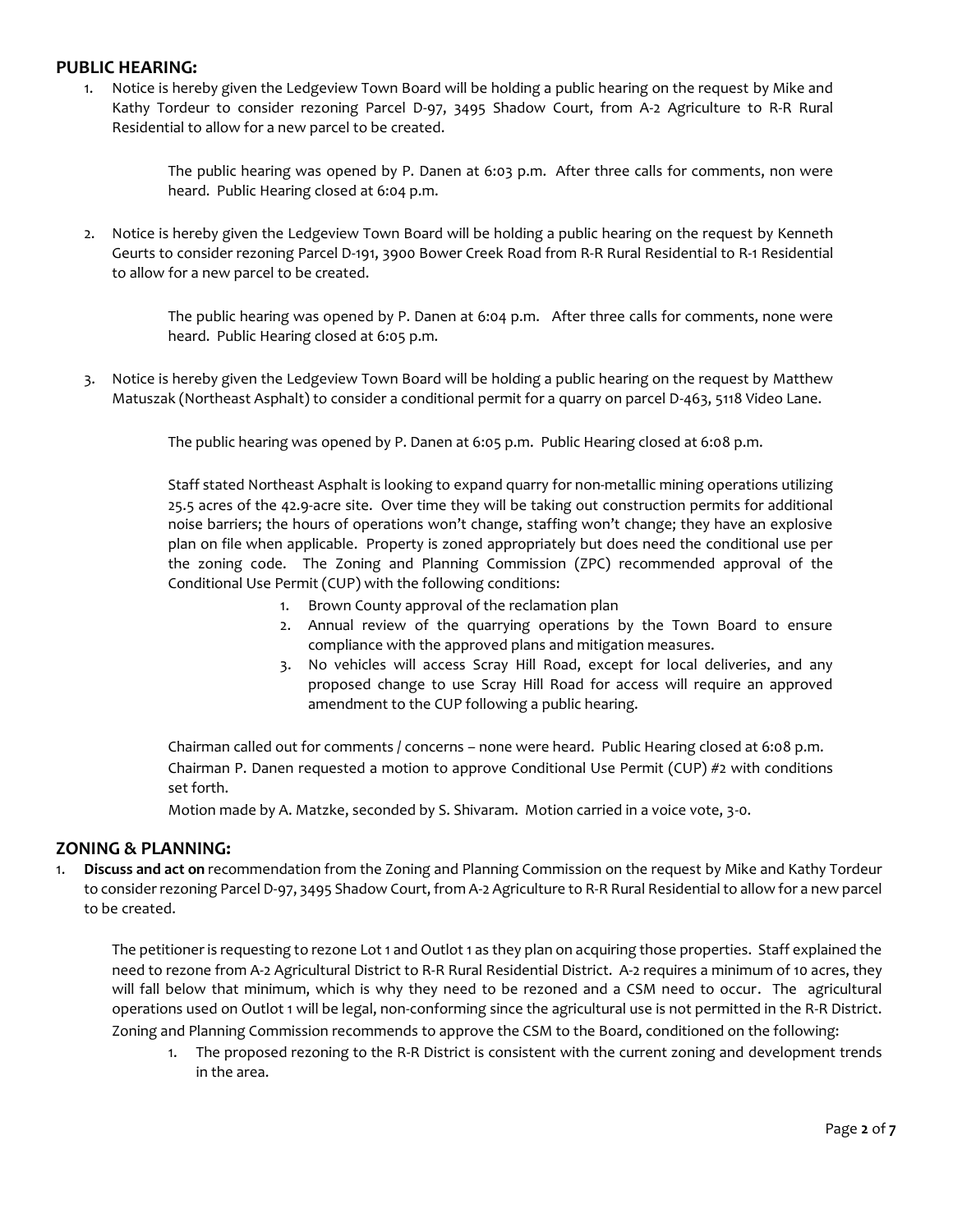- 2. The land is suitable for low-density, single family residential use, and for the continuation of agricultural operations.
- 3. The proposed Zoning District conforms to the goals expressed in Chapter 2 and the planned land use illustrated in the Future Land Use Map of the adopted Comprehensive Plan.

Supervisor Shivaram asked about restrictions of zoning R-R if they don't have access to public streets. Staff advised that is why the lot was labeled as an Outlot, because it didn't have road frontage, nor will a building permit be pulled for the Outlot.

Chairman P. Danen requested a motion to the rezoning. Motion made by S. Shivaram, seconded by A. Matzke to approve the rezoning with conditions from Zoning and Planning Commission. Motion carried in a voice vote, 3-0. 6:10 p.m.

2. **Discuss and act on** Recommendation from the Zoning and Planning Commission on the request by Steve Zeitler, on behalf of the Tordeurs and Lottos (owners) for a proposed land division of parcel D-97-2, D-97, and D-97-1, 3495 Shadow Ct., 3494 Caboose Ln., and 3501 Caboose Ln, creating four lots.

Requesting a CSM to create a 331,591 sq. ft. outlot from the existing D-97 and approval of a right-of-way dedication which will impact Lots 2 and 3. Tordeur, (current owner of Lot) 1 is selling northern portion of property with agricultural fields to the Lottos (current owner of Lot 3). Access to Lot 1 from Lot 3 will be provided via an ingress/egress easement. Outlot 1 is not accessible from the public right-of-way and is therefore non-buildable.

ZPC had some concerns/issues and recommended approval of the CSM with the following conditions:

- 1. The rezoning application for Outlot 1 and Lot 1 from A-2 to R-R zoning district is approved.
- 2. Adjust the lot line for Lot 1, Lot 2 and OL1 to keep Lot 1 at 3.7 acres and Lot 2 a minimum of 10 acres.
- 3. No primary, accessory or farm structures shall not be built on Outlot 1 without direct access to a public street or road, and a notation to this effect shall be added to the CSM.
- 4. The following language shall be added to the CSM:
	- a. Language acceptable to the Attorney and the property owner regarding the structures that will be located within the dedicated public right of that limits Town not liability to the property owner of their heirs, successors or assigns for any damage caused to any structure located in the ROW.
		- i. "In consideration of the Town accepting the dedication of the right of way property it is understood that in some instances there may be structures in said ROW which would be a nonconforming use of said property according to the Town zoning code. The Town will permit the nonconforming use based upon the situation and acceptance of the dedicated ROW property to the Town by the property owner. The Town is not liable to the property owner or their heirs, successors or assigns for any damage caused to any structure located in the ROW."
	- b. "No principal, accessory, or agricultural related structures shall be constructed on Outlot 1."
- 5. Any technical corrections required by the Town Engineer or Brown County prior to Town signatures.

Chairman Danen asked if it would be better to wait until the language was acceptable for all parties. Steve Zeitler, the lane surveyor spoke about covenant and recommended CSM, at this time they don't have any issues with the language what will be put on the CSM.

Motion by P. Danen, seconded by A. Matzke to approve the CSM with the conditions from Zoning and Planning Commission. No further discussion. Motion carried in a voice vote, 3-0.

3. **Discuss and act on** Recommendation from the Zoning and Planning Commission on the request Kenneth Geurts to consider rezoning Parcel D-191, 3900 Bower Creek Road from R-R Rural Residential to R-1 Residential to allow for a new parcel to be created.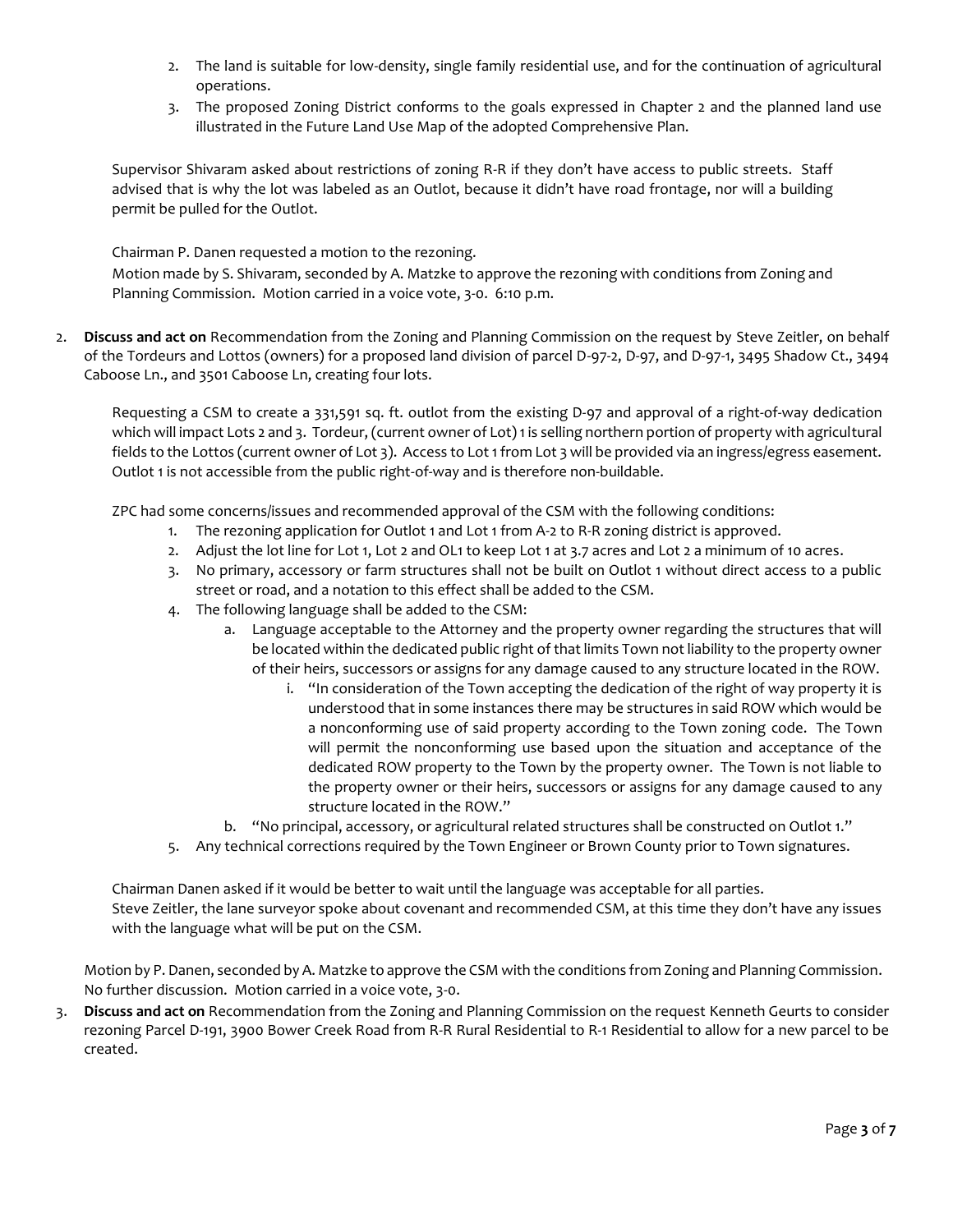Staff presented and explained reasoning is because the owners want to keep the core property zoned the same as it is now as they have horses. There will still be 1/2 acre zoned at R-1 and 4 acres zoned as R-R. All consistent with neighboring lots and codes.

Chairman Danen makes motion to approve the recommendation from Zoning and Planning for the following reasons:

- 1. The proposed rezoning from R-R to R-1 is consistent with the current zoning and development trends in the area.
- 2. The lands are suitable for low density single-family residential development.
- 3. The proposed zoning district conforms to the goals and the land use illustrated on the Future Land Use Map of the adopted Comprehensive Plan.

Staff interjected and stated that the issue with the horses still needs to go the Zoning Board of Appeals, however the Town has not been able to have a quorum yet but hopes to have a meeting next week. Board could still approve the rezoning with the condition that the CSM is approved and filed.

Motion by P. Danen, seconded by S. Shivaram to approve with the condition of recording of the CSM. No further discussion. Motion carried in a voice vote, 3-0.

4. **Discuss and act on** Recommendation from the Zoning and Planning Commission on the request by Steve Bieda of Mau & Associates, on behalf of Kenneth Geurts (owner) for a proposed land division of parcel D-191, 3900 Bower Creek Road, creating two lots.

Staff explained that the existing parcel contains 4 structures including a residence and 3 outbuildings (at least one of which houses animals), septic, and a well. There is also a temporary structure on site which is not shown on CSM. Two unnamed navigable streams cross the parcel on the far west and east respectively. The existing parcel, Lot 1, is zoned R-R, Rural Residential. Lot 1 will be 192,791 sq. ft. (4.43 acres), contain all the existing structures and retain its R-R zoning. Lot 2 will be at the northeast corner, separated from Lot 1 by a navigable stream, and be 24,042 sq. ft. (0.55 acres).

ZPC to look at and recommended approval to the Town Board of the CSM with the following conditions:

- 1. Rezoning of Lot 2 to R-1, Residential District.
- 2. The land division must comply with the regulations of Chapter 135 as outlined above unless variances or exceptions to the Code are approved by the ZBA for the following:
	- a. Exception to the total number of horses (3) kept on the property exceeding the permitted number of horses (2) for Lot 1 at 4.43 acres. This exception should run with the property until the time of sale.
	- b. Variance for one (1) additional accessory structures on Lot 1, exceeding the maximum number of permitted accessory structures by 1 (3 total accessory structures).
	- c. Variance of 7.6 feet to the minimum setback requirement on Lot 1 of 10 feet to accommodate an existing accessory structure.
- 3. Denote the square footages of all the structures shown on the CSM.
- 4. Add a note on the CSM that Lot 1 shall connect to municipal services at the time of sale of the Lot.
- 5. Any technical corrections require by the Town Engineer or Brown County prior to Town signatures, including the change in Town Clerk.

Discussion was had between staff and Board clarifying if this CSM could be approved with the conditions, or if it was necessary to have it go before Zoning Board of Appeals first. Board felt there was a higher chance that we would be creating more problems by approving before the ZBA even has a change to look at it.

Motion by P. Danen to table until after Zoning Board of Appeals meeting, S. Shivaram seconded. Motion to table carried in a voice vote, 3-0.

5. **Discuss and act on** Recommendation from the Zoning and Planning Commission on the request by Steve Bieda of Mau & Associates, on behalf of Jeremy Dobbe (owner) for a proposed land division of parcel D-2294 to create two lots.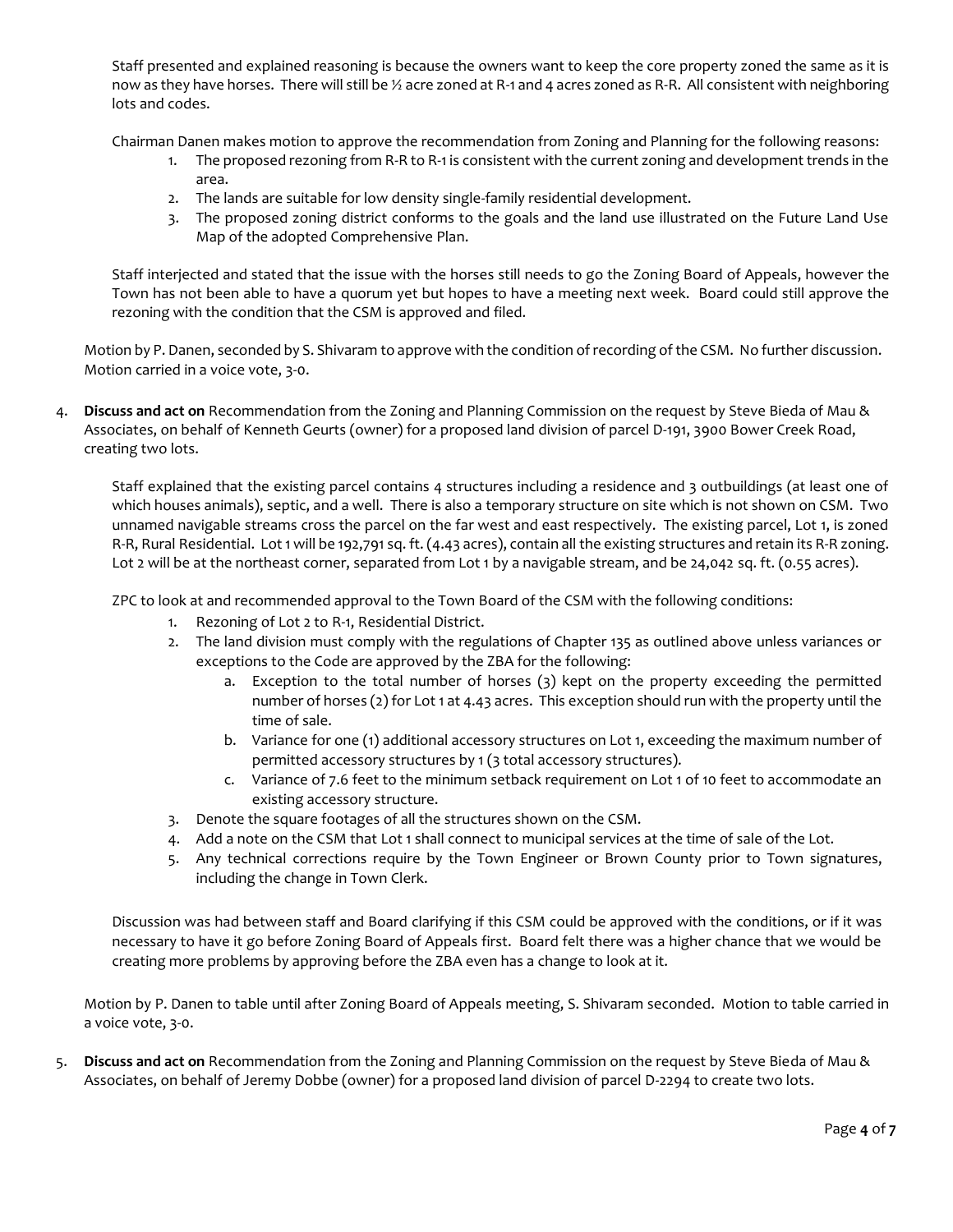Staff explained the request to create a second lot as when Red Hawk Landing was platted, the Town was in the middle of a flood study for the larger area to the north and west. This flood study determined the buildable area for the subject lands and the stormwater needs – where and what size ponds would be constructed. Outlot 37 resulted with the completion of the flood study, indicating the lands were buildable. The result is some upland area adjacent to the subject property (D-2294) remaining buildable Therefore, the petitioner is requesting to create a second lot to take advantage of a portion of this buildable area.

ZPC recommends approval of the CSM with the following conditions:

- 1. All setbacks shall be denoted on the CSM.
- 2. Any technical corrections are required by the Town Engineer or Brown County prior to Town signatures.

Motion to approve by S. Shivaram with the conditions from Zoning and Planning, seconded by A. Matzke. No further discussion. Motion carried in a voice vote, 3-0.

## **OLD BUSINESS:** None

#### **NEW BUSINESS:**

a. Appointment of Jennifer Broich as Ledgeview Town Clerk for a three-year appointment.

Pursuant to § 60.30(1e), Wis. Stats., the office of Town Clerk shall be filled by appointment of the majority of the members-elect of the Town Board. The Town Clerk shall serve a term of three years. The Town Clerk may be reappointed and may be dismissed only for cause pursuant to § 17.001, Wis. Stats.

Motion by A. Matzke, seconded by S. Shivaram to approve recommendation. No further discussion. Motion carried in a voice vote, 3-0.

b. Request for Approval: Application for DNR Urban Forestry Start-Up Grant Year 2

The Town is currently working through the Year 1 project of a comprehensive street and park tree inventory. Year 2 contains the putting together a Master Forestry Plan, handling of emerald ash borer trees, completion of inventory to include golf course trees, and year two of chainsaw safety training. The estimated total cost of the project is \$10,000 funded through the general levy. The town would receive reimbursement of 50% project in 2023.

Motion by S. Shivaram, seconded by A. Matzke to approve. No further discussion. Motion carried in a voice vote, 3-0.

c. Request for Approval: Brown County Municipal Recycling Agreement

Each year all Brown County municipalities renew an agreement between themselves and Brown County Port & Solid Waste for a joint program promoting recycling services such as education, collection and appropriate program planning. The agreement also ensures that Ledgeview will be eligible for the Annual Recycling Grant.

Motion by A. Matzke, seconded by S. Shivaram to approve. No further discussion. Motion carried in a voice vote, 3-0.

d. Request for Approval for CliftonLarsenAllen 5-year Audit Services Contract

Staff explained that the Town entered into a 5-year contract extension with Schenck for annual audit services which would cover us through the end of 2020. The contract was honored by CLA when they bought Schenck in 2019. With our contract coming to an end our senior auditor provided a proposal from CLA for an additional 5 years of audits. CLA has a different structure in that their maintenance fee is not included whereas with Schenck it was. Reasons being the staff has a great working relationship with CLA staff and is allowed to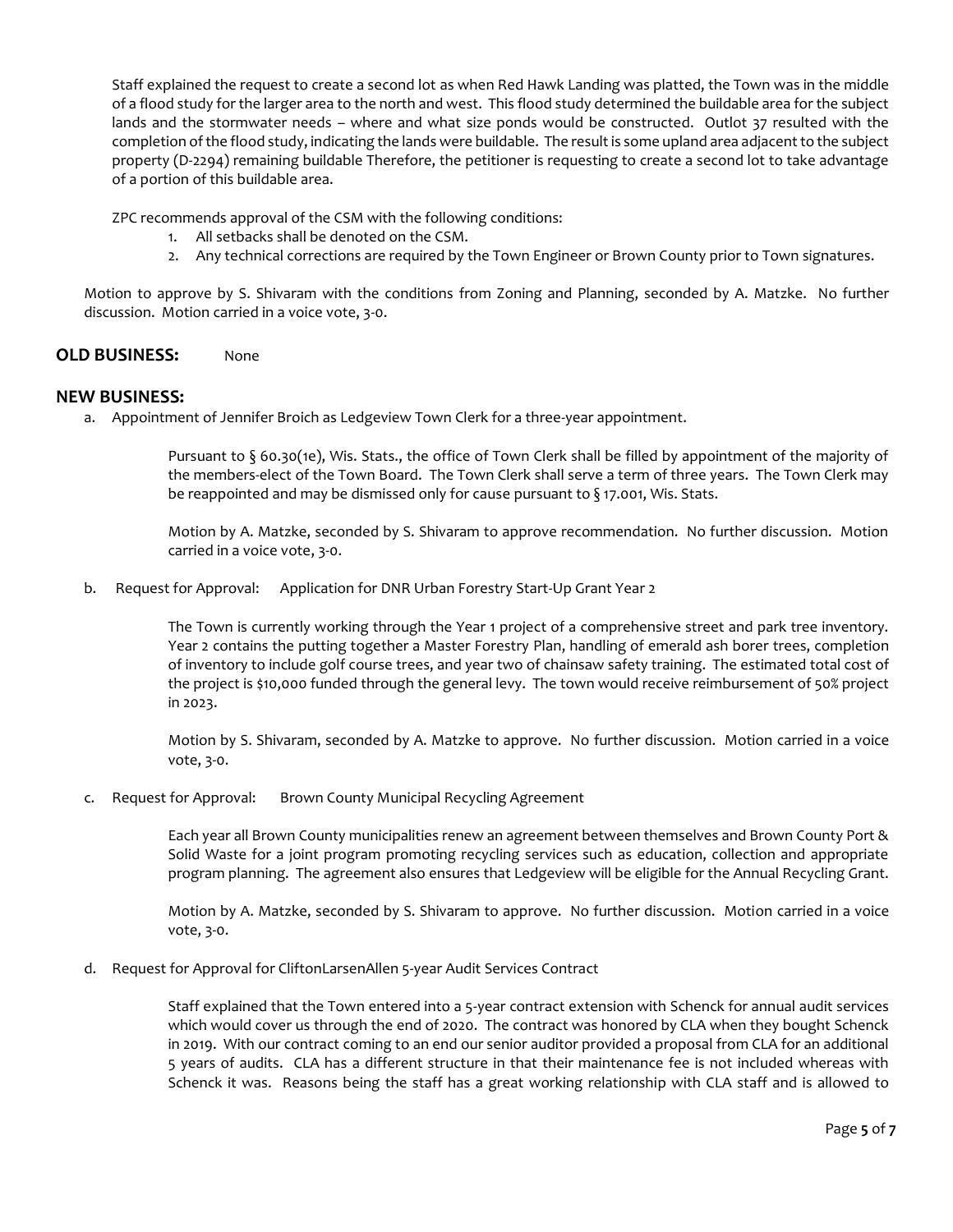contact CLA for non-audit accounting questions with no additional charge, and CLA is familiar and has the working knowledge of the Town's and District's finances.

The new proposal's prices increase 2% each year and also include a technology and client support fee. The new contract's pricing totals are higher than expected when compared to the previous contract, however the cost can (and should) be shared between the general, storm water, TID #1 and TID #2 funds. First year is about \$16,000 with the increase of approx. \$3,000.

Supervisor Shivaram commented saying that it is good practice to rotate auditors as to not get complacent. Chairman Danen agreed and asked if we are able to do a 1-year contract with CLA, and then look at doing an RFP for a new auditor. Staff advised it was late in the year to create an RFP, but that can definitely be something that we can do. Board stated that \$16,000 a year is a considerable amount and asked to go back to CLA and request a 1-year proposal.

No action taken.

e. Review of proposed draft for the 2022-2026 Capital Improvement Plan

Staff explained what the Capital Improvement Plan is which is an annual, internal, informational document used to help aid in the decision making process for the annual budget that endures the adequate maintenance, acquisition and construction of capital projects. It's a tool that gives Town Board and staff the ability to determine the funding of operations, equipment replacement and improvements in a financially sound manner. (community investments in buildings, vehicles, roads, parks and equipment) It will be included as an appendix to the Budget.

The Town currently enjoys a Standard & Poor's long-term bond rating of "AA". However, they reevaluate the Town's creditworthiness on a regular basis. Investors and bond rating agencies stress the value of a CIP. The absence of a rational, long-term plan could weigh against the bond rating assigned to the Town resulting in higher interest rates on future debt issues. Having a CIP will help maintain the Town's credit rating and save tax dollars.

Supervisor Matzke thanked staff for putting this together.

Motion by A. Matzke, seconded by S. Shivaram to approve the draft for incorporation into the final 2022 Budget document. No further discussion. Motion carried in a voice vote, 3-0.

f. Recommendation from Town Chair to appoint Kurt Goehre to Zoning Board of Appeals (ZBA)

Ordinance permits that the Town Chair makes appointments to make appointments to Committees and Commissions which are confirmed by the Town Board. Would like to confirm Town Chair's appointment of Kurt Goehre to the Zoning Board of Appeals for a three-year term ending September 7, 2024.

Motion made by S. Shivaram, seconded by A. Matzke to approve. Motion carried in a voice vote, 3-0.

g. Continued discussion on bulky item pickup

Town Board requested that staff survey Ledgeview residents inquiring if a large bulky drop off site service was needed and other options. Staff put a survey on our website and newsletter and received 231 responses, these responses could possibly be from non-residents. 163 (70.6%) said yes, they would utilize this service, 32 (13.9%) said no, they would contact Harter's if bulk pickup was needed and 36 (15.6%) said no, they will bring their bulky items to Brown County Transfer Station themselves.

Staff recommends completing a one-day collection in Ledgeview at the Public Works site. This will allow staff to evaluate the future needs of this service and bring forward any new suggestions. Staff will put information